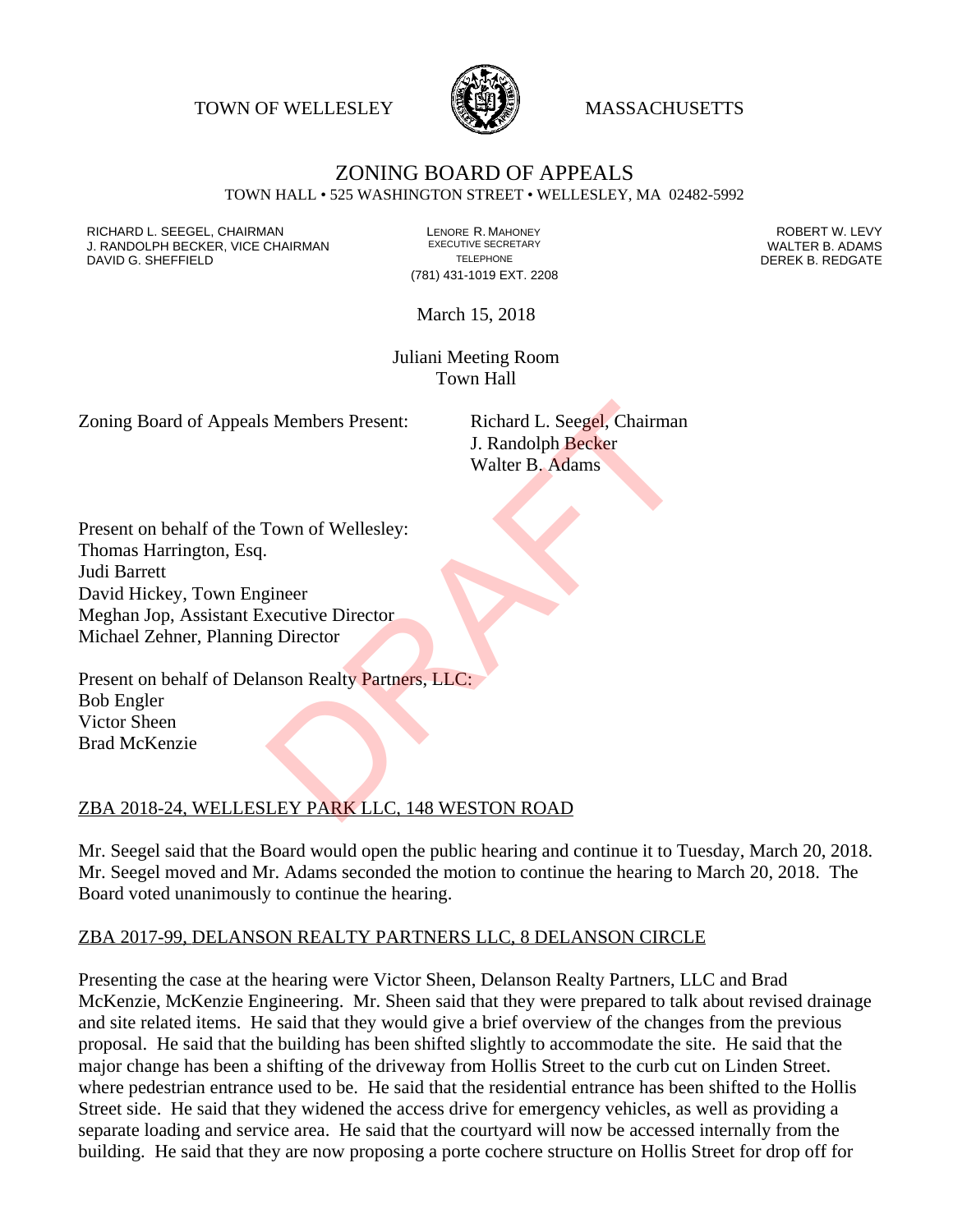residents. He said that the number of units will remain at 90 but the number of bedrooms has been reduced from 155 beds to 136 beds. Mr. Seegel asked if any of the three bedroom units had been eliminated. Mr. Sheen said that there are still nine three bedroom units.

Mr. Sheen said that their Parking Consultant will come back before the Board at a later date. Mr. Seegel said that the Board will review architecture on March 29<sup>th</sup> and traffic and parking on April 12<sup>th</sup>.

Mr. Sheen said that their Traffic Engineer submitted a memorandum addressing some of the comments from the BOS and ZBA consultant's.

Brad McKenzie described the design revisions that have been made since the first plans were submitted in November, 2017. He said that some subsurface investigation was done on site since then. He said that the Geo-Technical Consultant, KMM, and members of McKenzie Engineering were on site to perform test borings and observe deep holes for purposes of structural design for the footings for the building and the stormwater management system to confirm the depth of ledge, as well as groundwater conditions. He said that they modified the entire site design to result in a plan that better comports with the existing topography and takes in to consideration the ledge outcrops and groundwater conditions. He said that the building has moved 16 to 17 feet away from Hollis Street and about six feet away from Linden Street. He said that what drove the change in location was the presence of a lot of rock on the left side of the site. He said that the basement slab was raised four feet to reduce the amount of rock that needed to be excavated. He said that the first floor elevation was increased from 170 to 178. He said that the garage slab was increased from 160 to 164. Mr. Sheen said that they reduced the floor to floor height for the residences to account for the delta. Mr. Adams said that it is raised about 4.5 feet.

Mr. McKenzie said that generally the results of the deep hole testing indicated the presence of ledge anywhere from six to ten feet below ground surface. He said that encountered no ledge on some of holes or the right side of the site.

Mr. McKenzie said that there was an infiltration component to the retention basin design in the plan that was submitted in November. He said that they eliminated that because it was a cut into bedrock, so it was not going to offer much infiltration. He said that the basin has now been designed as a standard infiltration basin, located primarily within the footprint of the existing family home so as to not disturb a stand of mature trees. He said that most of the subsurface infiltration facilities have been relocated to the right side of the site. He said that the system will intercept the runoff from Oakencroft Road to a series of subsurface infiltration units to recharge the runoff and provide some storage capability. He said that by the time the stormwater is discharged back toward the municipal system, the peak rates of runoff for postdevelopment will be less than the pre-development condition. He said that George Saraceno mentioned in his March 6, 2018 letter that there is a very small increase in runoff volume directed to the Town's system. He said that they are in the process of modifying the design to add a few more chambers to completely mitigate the increase in volume so that there will be no increase in stormwater peak rates or volume direct to the town system at Linden Street. to consideration the ledge outcrops and groundwater condication the ledge outcrops and groundwater cond in the state of a lot of rock on the state in location was the presence of a lot of rock on the state first floor elev

Mr. McKenzie said that they met with Engineering on March 2, 2018. He said, subsequent to that, they submitted plans that were addressed in George Saraceno's March 9th letter. He said that they are in the process of reviewing all of the comments in the letter. He said that the additional items that Engineering requested include a CMP, cross sections through the site to illustrate the earth work cuts and fills, the ledge profile, how much rock will need to be removed, an Erosion and Sediment Control Plan, a construction phase and long term BMP Operation and Maintenance Plan, a plan and profile of the connections to the municipal drain and sewer systems. He said that some of the items can be easily addressed. He said that some items could be conditioned to be provided in the final construction plans, such as the hazardous materials survey prior to demolition of the five houses on Delanson Circle which has not been completed but is typically required prior to the demolition permit. Mr. Harrington asked Mr.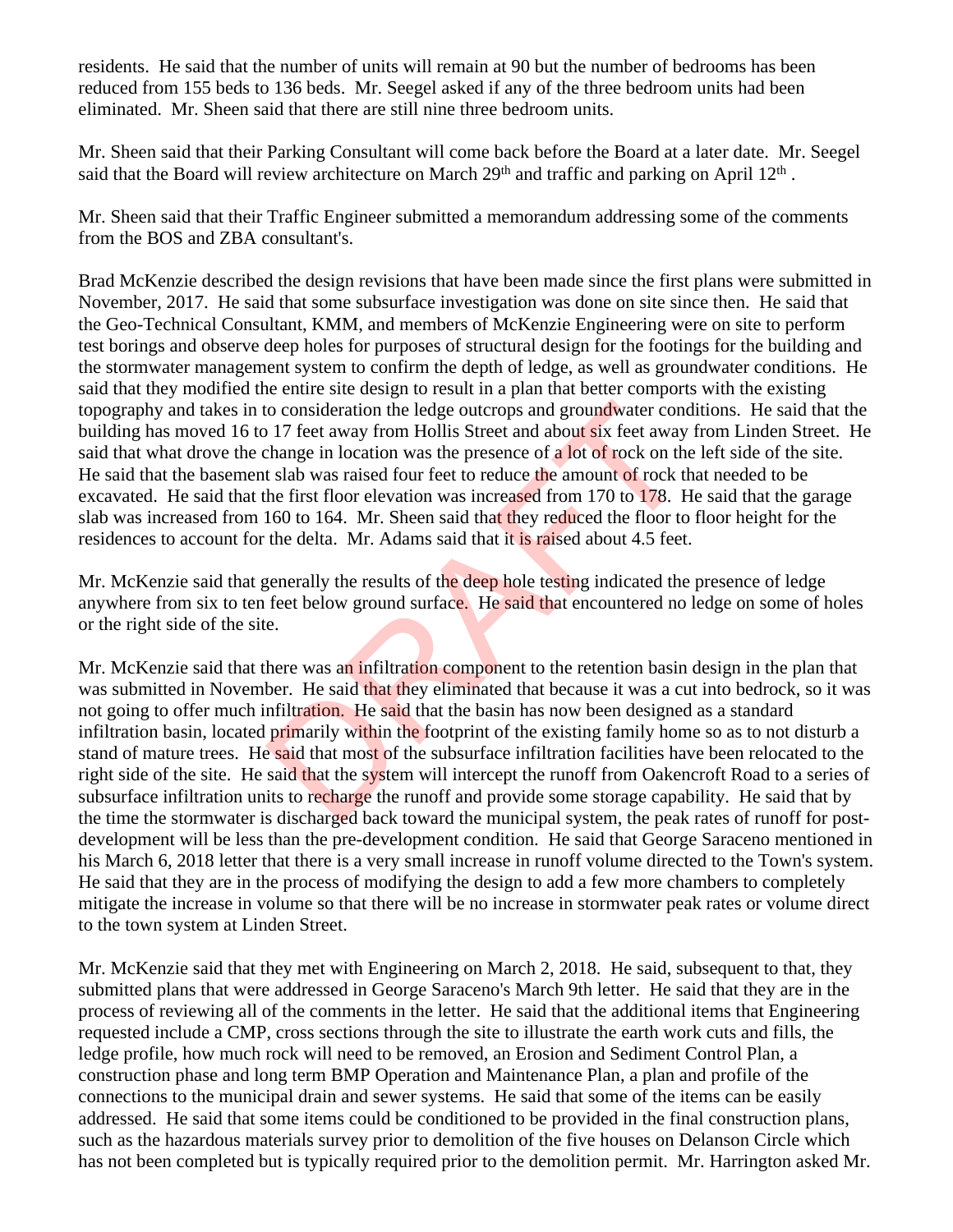McKenzie to identify where in the letter the items are discussed that might be subject to conditions. Mr. McKenzie said that one of the items is found on page 2 of the letter under general, #17.

Mr. Adams said that DPW mentioned that there is a discrepancy in the height of the elevation in the parking garage. Mr. Sheen said that is being addressed. He said that 12 feet has been provided. Mr. Adams confirmed that the architectural set is the condition that is proposed.

Mr. McKenzie said that another item that could be conditioned is the pre-blast survey, which is something that the Applicant would have to do prior to construction. He said that it is discussed in #5 under general. Mr. Seegel said that would be something that the ZBA would want to see prior to reaching its decision. He said that with all of the ledge in the area, the Board would want to see what the blasting plans are, where the veins are, where there might be weakness going up in the hill, and the kinds of steps the Applicant will take to work with the neighbors to offer them the opportunity to survey their properties in case there is damage. Mr. McKenzie said that his understanding of the pre-blast survey is to get permission to go onto private property to survey it. He said that the CMP can probably delve into the procedures that can be undertaken and the methods for removing ledge.

Mr. Seegel said that the Board has not seen a CMP that comes close to what is required. Mr. Adams asked when the Applicant expects to have a contractor or consultant who will have a reliable idea about staging this. Mr. Sheen said that, given the scheduling for the architectural and traffic components, they will then have a better sense about the process of construction. He said that they should be able to address that in May. He said that they are working with a number of contractors but have not selected one at this point to provide construction process information but they will commission a CMP either through a contractor or a third party consultant.

Mr. Seegel confirmed that the revised plans show all of the borings. Mr. McKenzie said that the results of the borings were submitted in connection with the Drainage Report. Mr. Becker said that what is in the report relates to the infiltration rates and variables of the soil that are important to the drainage system. He said that it does not talk about where the ledge is, the properties of the materials and how they are distributed. He asked if another geo-technical report will be submitted that talks about that. Mr. McKenzie said that KMM submitted a Geo-Technical Report on January 12, 2018. He said that McKenzie did deep holes for permeability of soil, depth to groundwater, and bedrock for purposes of designing the stormwater management system. He said that is what is in the drainage report. Mr. Seegel said that the Board told Mr. Sheen that the other report that was submitted in January was not helpful. He said that there needed to be additional borings. He said that there is so much ledge there and it is very uneven. He said that the Board needs to know where the ledge is and how far it goes down. He asked how the Applicant can give a definitive drainage plan when they do not know where the ledge is and how deep it goes. Mr. McKenzie said that in areas where they are proposing subsurface infiltration systems, they have quite a few test holes. He said that based on the soil testing results, they relocated the infiltration systems to provide at least a four foot separation from the bottom of the system to any ledge. Board has not seen a CMP that comes close to what is rect expects to have a contractor or consultant who will have said that, given the scheduling for the architectural and transe about the process of construction. He said

Mr. Adams said that DPW commented that the retention systems are close to the foundations of the building. Mr. McKenzie said it is located 10 feet off of the building and 10 feet off of the property lines, which meets State codes.

Dave Hickey said that the stormwater system has improved from the first generation of the plan. He said that it has been moved to an area that has less ledge via the test pits and is in areas where he thinks it has a better chance of functioning. He said that he is still concerned that some chambers might be added to accommodate DPW's concern about increased flood volume. He said that those chambers are pretty close to Hollis Street, which is private way as well as close to a building. He said that cross sections would help DPW a great deal to get around the concept of where the basement, walls and foundations are so that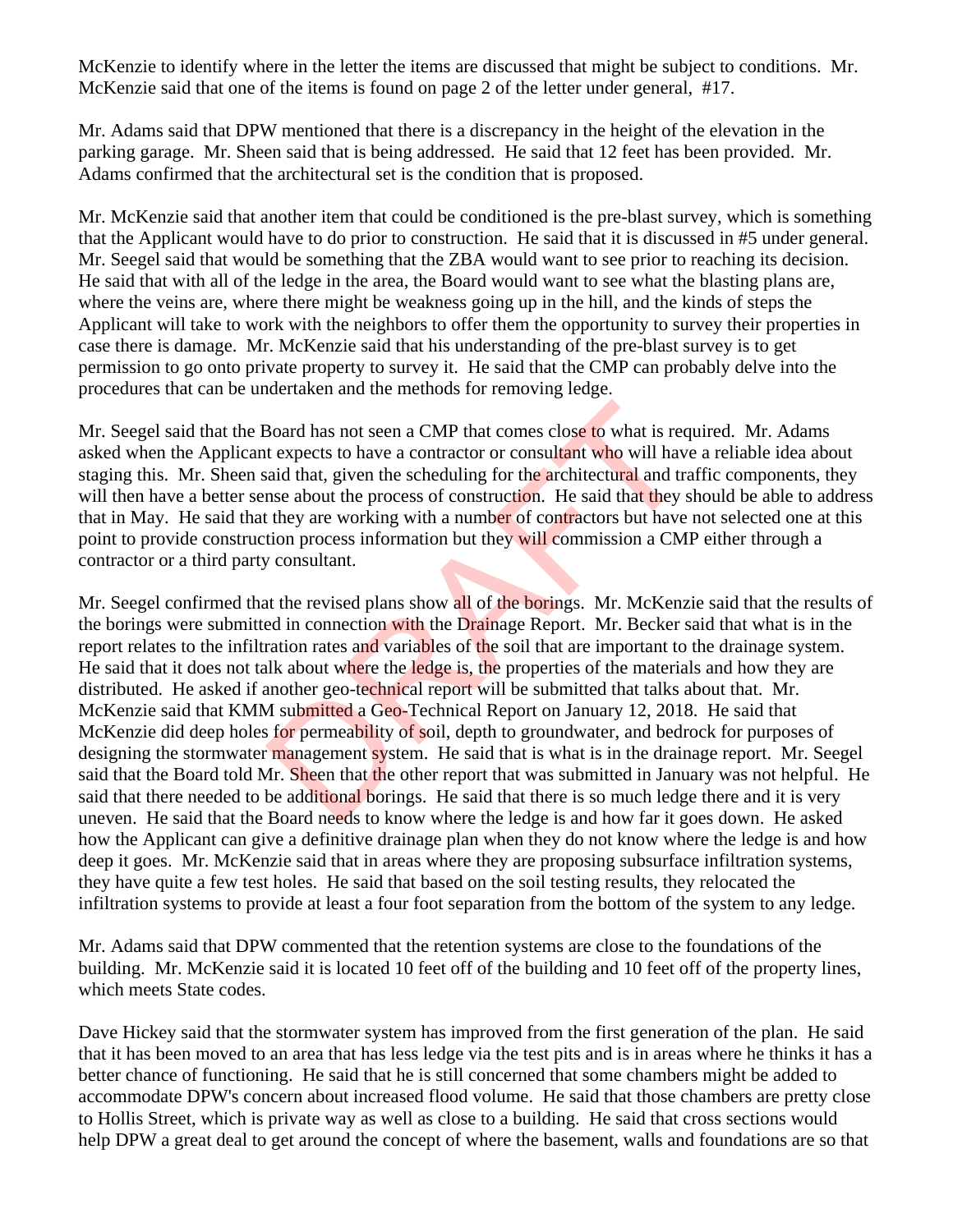they can get around concerns about constructability and where, as groundwater floods in bigger events, it is likely to impact.

Mr. Hickey said that one of the things that has been confusing to DPW is the location of the foundation and its ability to accommodate the parking. He said that there appears to be a four foot separation between something that has pervious pavers/grass and might be being counted as pervious in the drainage calculations. He said that there is a concrete deck that is probably water proofed underneath. He said that DPW wants to make sure that they have that clear.

Mr. Hickey said that another concern in with the fairly deep borings. He said that groundwater was not found in any of the six borings. He questioned whether any of them should have been changed unto observations wells where DPW could go back and see the groundwater. He said that, based on his experience in Wellesley and on a video that they saw at their last meeting, DPW is suspicious that the groundwater could be high at times.

Mr. Hickey said that putting a garage structure and foundation of this magnitude, it probably will have some de-watering. He said that there is no information on how and where that goes.

Mr. Hickey said that between 10,000 and 15,000 gallons a day of sewerage will come off of the site. He said that DPW has profiled and started video of both stormwater and sewer as it goes down Linden Street. He said that the section of sewer from the site to the Linden Store has an 8 inch pipe and is very flat at less than half of a percent. He said that they are still trying to get some monitoring information. He said that they are concerned about the sanitary sewer impact because that one link is weak enough that this could create a surcharge situation due to the less than optimal diameter and slope.

Mr. Hickey said that DPW continues to be concerned about Hollis Street. He said that even though the dominant vehicle access has been moved to Linden Street, the emergency access, drop off/loading and pedestrian drop off are on Hollis Street. He said that the street is very narrow. He said that the paved width is less than 25 feet. He said that the ability to turn a car there is concerning. He said that the ability to have emergency vehicles get up and down there is concerning. He said that one vehicle misplaced on that street stops the street from functioning. id that there is no information on how and where that go<br>ween 10,000 and 15,000 gallons a day of sewerage will come and started video of both stormwater and sewer as it g<br>f sewer from the site to the Linden Store has an 8

Mr. Hickey said that the last concern is constructability. He said that there needs to be a CMP that talks about staging, cranes, and stacking being contained on the site.

Mr. Sheen said that their traffic engineer will provide an analysis of the turning radius by Monday or Tuesday, well in advance of the traffic presentations. He said that once they have the footprint of the building set and understand the site constraints and solutions, they will provide information on that as part of the CMP.

Mr. Adams asked if they changed the presumption of what the construction type will be when they changed the design. Mr. Sheen said that there will be a steel deck that separates the parking levels from the residential levels and the rest will be wood frame.

Mr. McKenzie said that Mr. Hickey asked how the courtyard was modeled. He said that there is two to four feet of soil between the top of the parking deck and the finished courtyard surface. He said that the calculations that were submitted did model it at 98 percent impervious. He said that they considered the whole courtyard as being paved. He said that Mr. Hickey was going to get more information about the drainage system at the front of the site and they will work on that further. He said that they are in the process of developing the sections.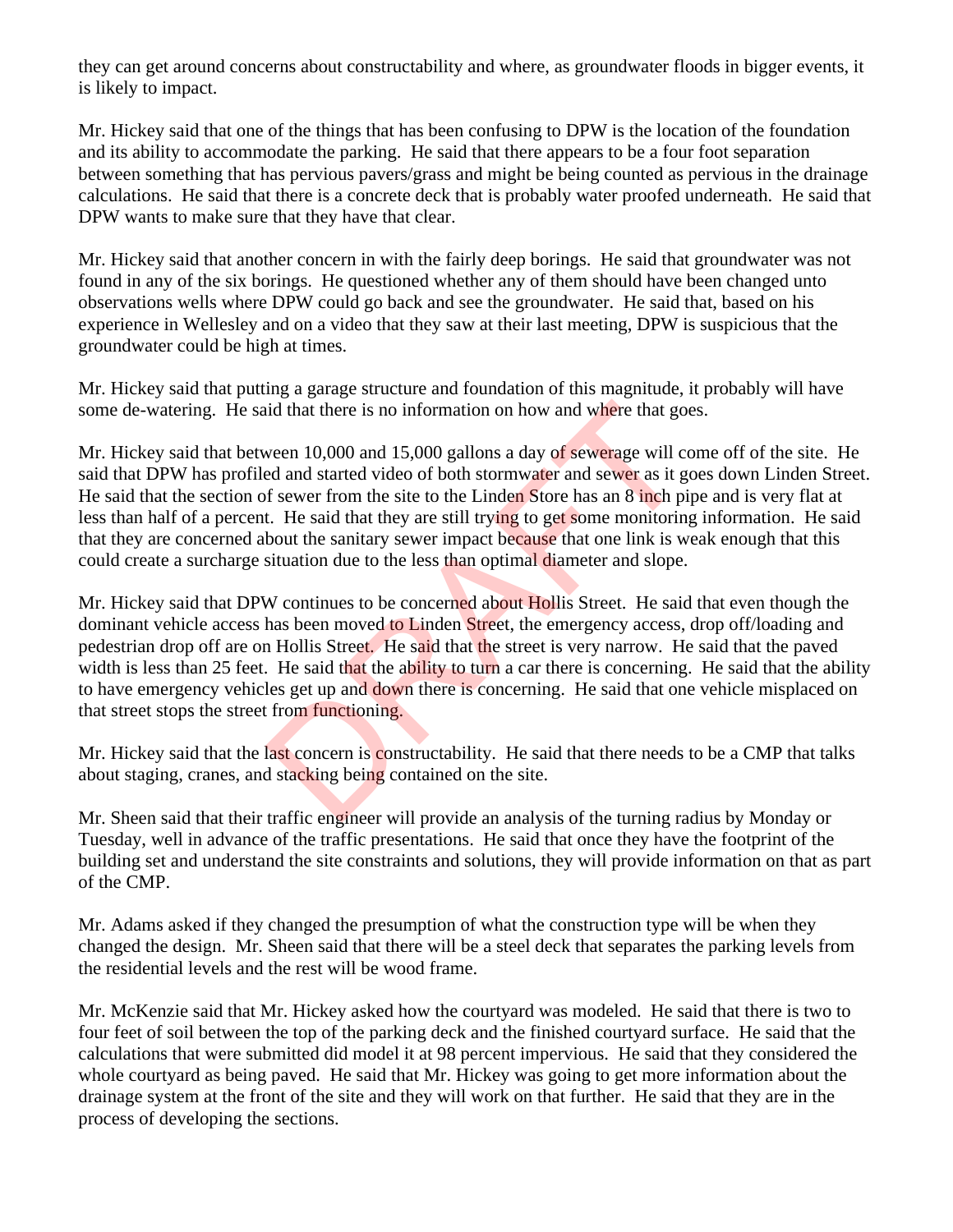Mr. Seegel asked if Mr. Hill or the Engineer from Tetra Tech was present at the hearing. A representative from College Heights Association said that they were not present.

Mr. Becker said that the summary of the drainage system is helpful. He said that the drainage areas that were included in the analysis for pre- and post-operation includes areas of Wellesley that are outside of the site. He asked how it was developed that water comes onto the site from those areas. Mr. McKenzie said that they obtained some off site topographic information and made assumptions. He said that they drove the Oakencroft Road neighborhood. He said that they determined that the limit of the watershed is the paved limit of Oakencroft Road, understanding that there is curbing on Oakencroft that directs water southerly down to Linden Street.

Mr. McKenzie said that there is a wedge that they assumed would be tributary to the site. He said that it is included in the pre and post-development conditions. Mr. Adams confirmed that the assumption is that the stuff on the street will not flow over as it did occasionally and that the design is based on the assumption that if it fails it will get repaired. Mr. McKenzie said that they feel fairly confident that the purpose of the basin is to mitigate and capture the runoff and prevent it from spilling over the walls into the courtyard area. He described the overflow system. Mr. Seegel asked if it will be gravity flow or pumped. Mr. McKenzie said that there will be no pumps.

Mr. Becker said that it appears from the Drainage Report that not 100 percent of the water that goes into the basin will come out through the connection that Mr. McKenzie described. He said that the report looks like it is 46 percent impervious, not 100 percent impervious. He asked about water inflow and what happens to the parts of the water. Mr. McKenzie said that it is a typical extended detention basin. He said that the calculations do not take credit for infiltration. He said that looking at peak rates, not volumes, the purpose of the stormwater detention basin is to retain the water for a period of time and release it at a slower rate than it enters. He said that the peaks will occur at different times in the watershed. Mr. Becker asked where the water that enters the detention system and infiltrates will go. He asked about the impact, if any, on the retaining walls. Mr. McKenzie said that they can look at that but they do not think that there will be a lot of infiltration there. He said that right now it is within the footprint of the home and the elevations are going to be pretty similar. He said that some soil will be removed. He said that if the soil is not suitable, additional soil will have to be brought in. He said that, as a precautionary measure, they can add a poly barrier to prevent the water from interacting with the footing or the face of the wall. He said that is something that they can look at in connection with the Geo-Technical Engineer. Mr. Becker said that the Board does not have enough detail about the geo-technical things that are happening in that area to understand that. He said that this is new information for the Board and it is anxious to see the confirmation. escribed the overflow system. Mr. Seegel asked if it will<br>said that there will be no pumps.<br>ppears from the Drainage Report that not 100 percent of t<br>hrough the connection that Mr. McKenzie described. He<br>impervious, not 10

Mr. Adams asked if the Cultec Infiltration System is designed to withstand the weight of a fire truck. Mr. McKenzie said that it is. Mr. Adams asked if the Applicant reviewed the 16 feet of fire lane with the Fire Department. He said that typically it is 18 feet. Mr. Sheen said that they initially went to the Fire Chief with a 14 feet fire lane and it was signed off. He said that it has been increased from 14 to 16 feet. Mr. Harrington said that the Fire Chief submitted a more recent letter wanting additional detail. Mr. Sheen said that his team did meet with the Fire Department and got signed off on the original plan. Mr. Adams said that the width of the fire lane typically accommodates the width of the fire truck plus the outriggers. He said that this will be wood structure, so it is a concern. Mr. Sheen said that he would look into that.

Mr. Becker said that when the Board first looked at drainage, it appeared to be based on assumptions that on the properties of the soil. He asked Mr. McKenzie to describe what they discovered in the test pits, how it varied across the test pits and what impact it had on the design. Mr. McKenzie said that seven test pits were excavated, witnessed by a DEP licensed soil evaluator. He said that the results were pretty much in line with the assumptions, based on the soil surveys for the site. He said that the soil is a loamy sand and the parent C-1 layer is very permeable. He said that assumptions for infiltration are somewhat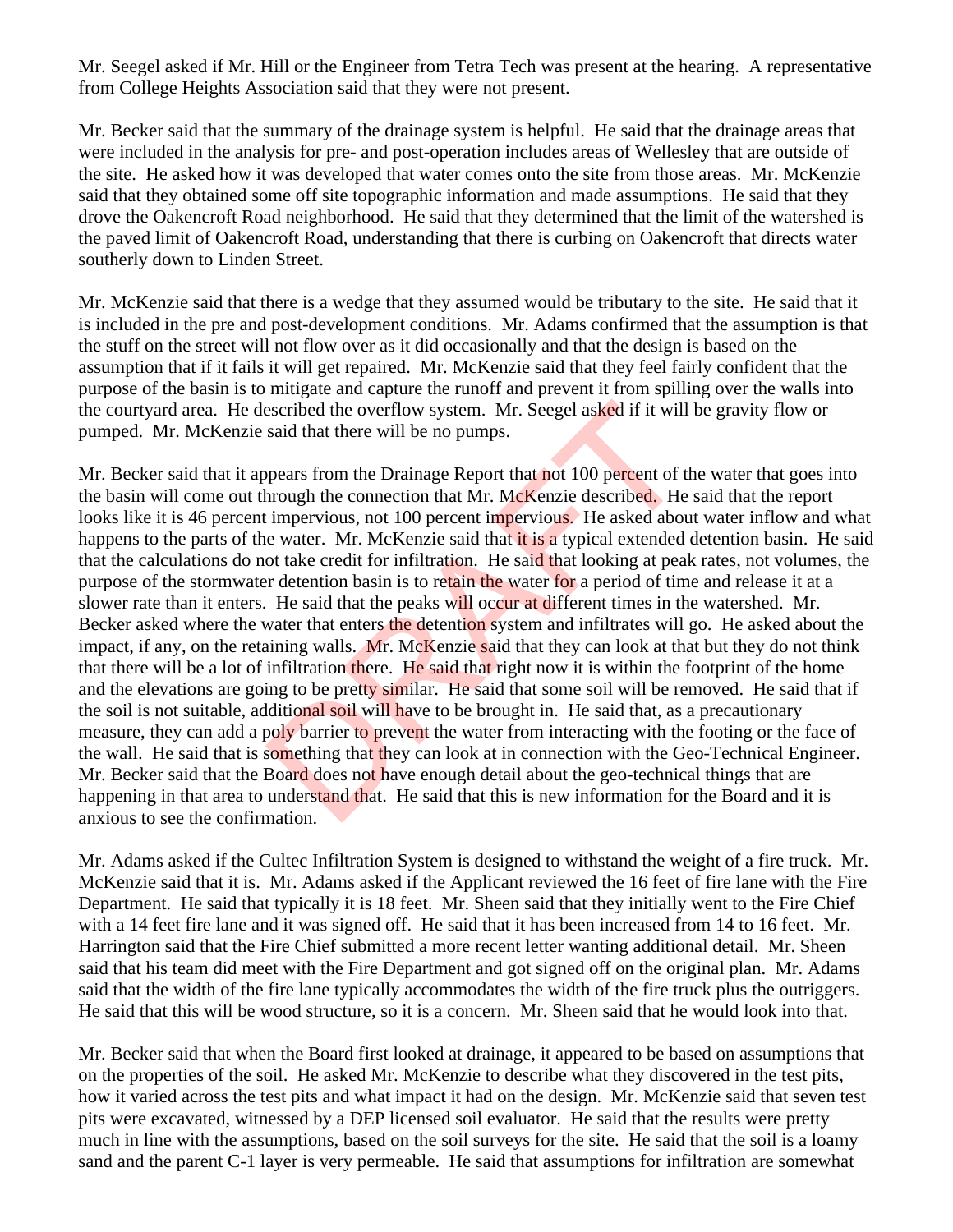conservative for the soils that were encountered. He said that the soils were granular in nature. He said that Test Pit 1, which is in front of the site, went down 84 inches. He said that there was no sign of groundwater and they did not hit rock. He said that they hit ledge or boulder at 62 inches in Test Pit 2. He said that granular soil was prevalent there and there was no groundwater. He said that Test Pit 5 was 68 inches to boulder or refusal and was loamy sand. He said that Test Pit 6 was 47 inches to boulder or ledge and was loamy sand.

Mr. Seegel asked if all of the old site conditions could be eliminated from the plans to just show what is proposed. Mr. McKenzie said that when you show proposed grading on a plan, you need to see the contours. He said that they can do it for C-1, which is the Site Development Plan, so that you do not see the existing structures. He said that they can do that for Plan C-2 as well.

Mr. Becker questioned the difference in output of the system at DP 1 in the case of a short intense storm versus a long slow storm. Mr. McKenzie said that he did not have the numbers for a 100 year storm. He said that his recollection is that it is somewhere between two and three cubic feet per second at each discharge point, which would not cause a huge surcharge. He said that typically closed drainage systems are not designed for 100 year storms. He said that they are designed for 10 or 25 year storms. He said that it would not be unusual to see most part of the town's systems surcharged with water coming out of the catch basins in a 100 year storm. He said that he did not think that there would be an issue with a 10 or 25 year storm. He said that they are reducing the rates of runoff to the system at DP1. He said that the only difference now is that, in the present condition a lot of the runoff is sheet flowing down to Delanson through the lots onto the street instead of being put underground through closed drainage directed to the town's system. Mr. Becker said that because they are only using a half inch of water, it makes it sound like there will never be a problem but in long slow storms when there is a lot of volume, there is a lot of water to get rid of and you cannot get rid of all of it. Mr. Seegel asked at what point it would start surcharging. Mr. McKenzie said that if it is not a storm that has a great rainfall intensity, the surcharging would occur downstream and gradually make its way up to the site from wherever the town's restriction was. year storms. He said that they are designed for 10 or 25 jual to see most part of the town's systems surcharged wit<br>year storm. He said that he did not think that there would<br>that they are reducing the rates of runoff to t

Mr. Adams said that the retaining wall design was changed as part of the revised plan. He asked how that will get constructed. He said that he was referring to the series of walls on the northwest side of the property where the earlier plan showed a concrete block system and now it is a reinforced concrete retaining wall system that are seven feet in height. He said that some of the walls will be close to the property line. He asked how they envision constructing those walls. Mr. McKenzie said that it is proposed to be a cantilever concrete wall. He said that it was right on the property line in the previous version of the plan. He said that they pulled it off of the property line about four to five feet. He said that at one point it will be 9 to 10 feet in height and transitions down to two feet. Mr. Adams said that the cantilever is under what is retained. He said that they will have to dig down in order to be able to build the horizontal slab that creates the cantilever that can support the vertical concrete wall that will retain the earth. Mr. McKenzie said that they feel like it can be built using sheeting or shoring without disturbing the adjacent property. Mr. Sheen said that constructability and sequencing will be addressed in the CMP. Mr. Seegel said that when the Applicant goes to apply for a building permit, if he cannot prove it to the Building Commissioner, they will not get a permit. He said that it has to be done early in the process. Mr. Sheen said that they are familiar with construction in urban environments. He said that the site in Brookline was tighter. Mr. Seegel asked about drainage behind the wall. Mr. McKenzie said that there will be weep holes near the bottom with three-quarter inch stone on the earth side of the wall to facilitate movement of water. Mr. Adams said that Plan L-2 shows drainage that could be within a few feet of the property line. Mr. McKenzie said that is an underdrain for the footing. Mr. Seegel asked how they will excavate without disturbing adjacent property. Mr. McKenzie said that they will do it by sheeting or shoring.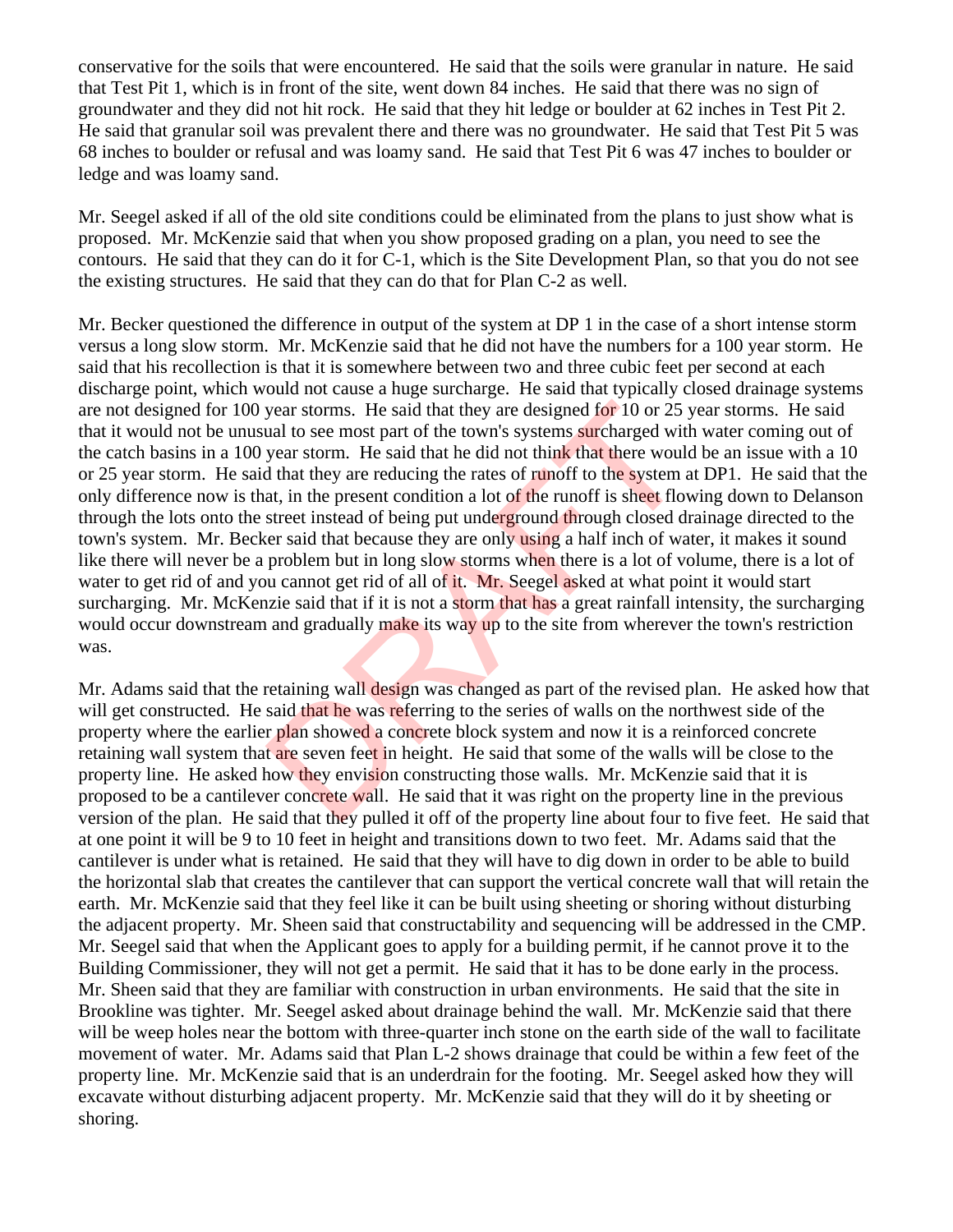Mr. Becker said that the access road on the northerly side of the site rises 14 feet from Hollis Street to the courtyard level. He said that from the courtyard level there is a walkway that goes along the left side of the building that terminates at a 16 foot retaining wall. He asked what happens to surface water that goes down the road and the walkway. Mr. McKenzie said that within the courtyard are a couple of catch basins that convey flows to the closed drainage system. He said that the access road pitches down to a catch basin near Hollis Street and then into the subsurface system. Mr. Becker asked about surface water on the walkway that is to the left of the building from Linden Street. Mr. McKenzie said that he will review the Watershed Plan to get that information. Mr. Becker said that it takes some time to figure out how the pieces fit together because the site is not flat. Mr. McKenzie said that it is somewhat confusing because the parking is underneath.

Mr. Becker asked about drainage within the garage. Mr. McKenzie said that there should be floor drains that go to the sanitary sewer system, per Plumbing Code.

Mr. Adams asked if all of the roof drains go into the retention system. Mr. McKenzie said that they do. He said that they do not have finished plans MEP Plans but they have made assumptions in certain locations within the building, as shown on Plan C-2. He said that if the locations change in the final development plans so that the sub-catchment is directed somewhere else in the drainage train, they will have to modify the calculations.

Mr. Adams asked about the parking plan. He said that the square foot area of the garage appears to be reduced. He asked if there will be three levels of stacking cars. Mr. Sheen confirmed that is the case. He said that they will be discussing that as part of the traffic and parking presentation. He said that additional stackers will allow them to get to a 1.4 parking ratio. Mr. Adams asked about the floor to ceiling height in the garage. Mr. Sheen said that it is 12 feet.

Mr. Adams asked if there has been any discussion with the town about reconstruction of Hollis, at least for the length of the property. He said that the Board is hearing that the street is not as wide as it is identified as. Mr. Zehner said that it is a private way as well. Mr. Sheen said that any improvements from the center of their portion of Hollis Street onto the site. He said that there will be no expansion of Hollis Street beyond the centerline. He said that they will not encroach on neighboring property. Mr. Zehner said that the Planning Board has asked for a legal analysis regarding rights to Hollis Street. He said that they expect to have that provided before the April 12<sup>th</sup> hearing. Mr. Adams said that if there were a way to widen it for at least the length of the property, that would benefit the project. Mr. Sheen said that typically when they do a project that disturbs the roadway, they do not just pave to the middle. He said that they pave the whole width. Mr. Adams said that there may be areas where neighbors are using parts of the road and it might be a hardship to give it up. Mr. Seegel said that the Applicant will have to see if they can pave from side to side, from a legal standpoint. Mr. Sheen said that they will have that information for the April  $12<sup>th</sup>$  hearing. ling, as shown on Plan C-2. He said that if the locations<br>the sub-catchment is directed somewhere else in the dra<br>lations.<br>the parking plan. He said that the square foot area of the<br>re will be three levels of stacking car

Mr. Becker asked what the single last impediment to completion of the design is. Mr. McKenzie said that they are working diligently to address George Saraceno's March 9th letter. He said that he did not see any impediments. He said that they need to look at a few things with their geo-technical consultant, one of which will be the upper basin and the retaining wall. He said that they heard the Board's concern about the need to see more borings to better approximate the profile of the ledge. He said that they are preparing the cross sections that they hope will provide more information and detail and take away some of the speculation about the earthwork impacts and the blasting that might be required. He said that they feel very comfortable with the redesigned stormwater system. He said that they have enough test pit information along Hollis and Linden Streets. He said that they are waiting for information from Dave Hickey on the sewer system.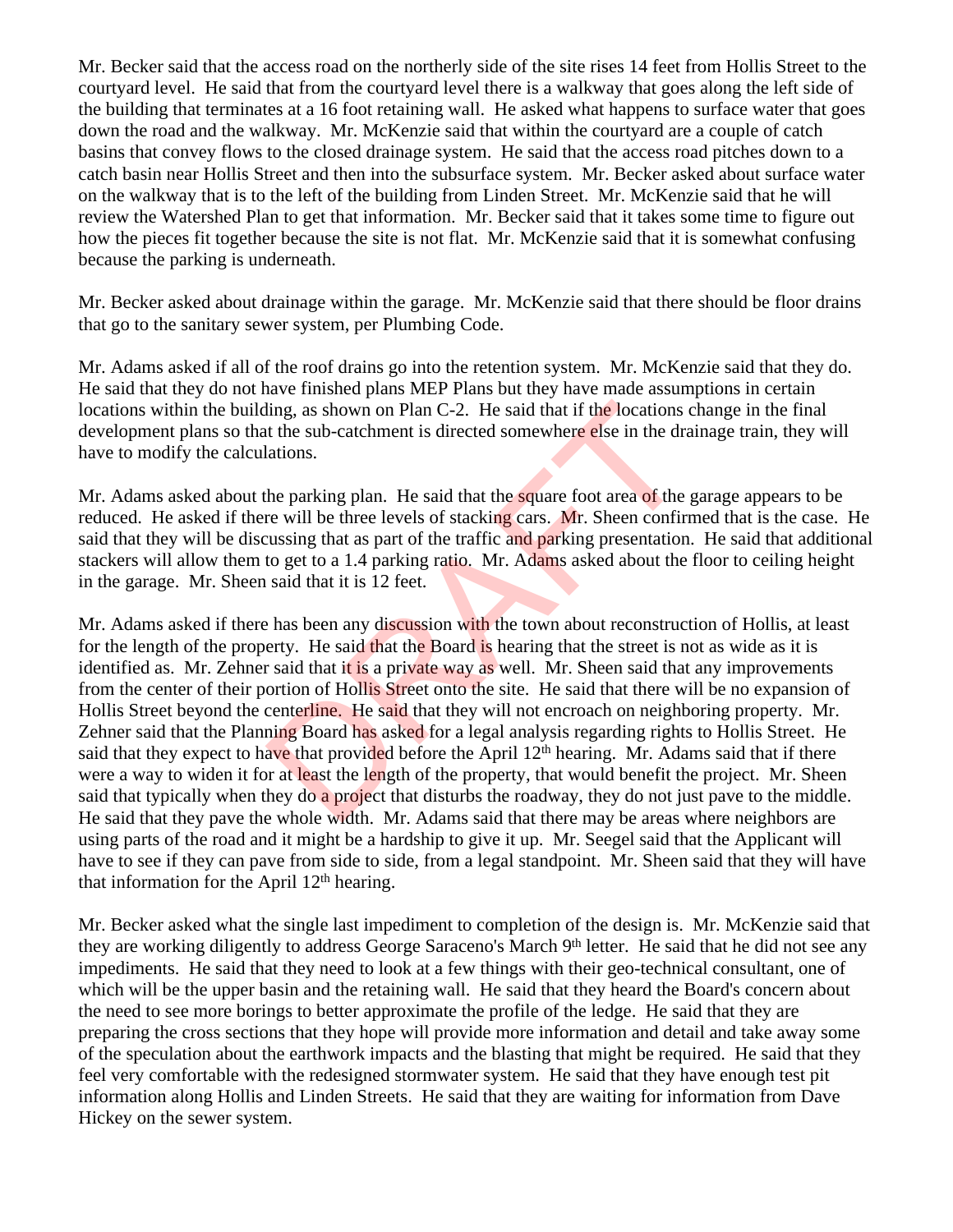Mr. Seegel said that he was not happy that the neighbors hired an engineer who was not present at the hearing when he was supposed to be. He said that it is not helpful.

Anne Marie Towle, 7 Oakencroft Road, said that the neighbors hired an engineer who did a study based on the original plans. She said that when the new plans were submitted, the engineer was going to redo his analysis based on the revised plans. She said that he was supposed to be here tonight. She asked if the engineer would be allowed to speak at a subsequent hearing. Mr. Seegel said that he will have that opportunity.

Ms. Towle said that the retaining wall was described as going from a low of two feet at the Hollis Street end to a high of nine feet at the half way point in her backyard. She said that she was talking about the retaining wall along the fire lane on the northerly side. She said that it appears that half of the length of her back yard will have a retaining wall up against it, anywhere from five to nine feet high. She said that she did not understand how they can construct a retaining wall that high three feet from the property without impacting the property. She said that she has a retaining wall in her front yard. She said that her house sits four feet below the street. She said that her retaining wall holds up the road. She said that she replaced the retaining wall about 12 years ago and was told that the retaining wall had to be backed up at least four feet from the road and there had to be at least a four foot fence for safety. She said that the proposed retaining wall will be over twice that height. She said that there is a line on the plan that talks about a safety fence. She said that it will not be a privacy fence, it will be a safety fence. She said that there will be a nine foot drop off. She said that she is concerned about how it would be possible to build that high a retaining wall butting up against her property and Mr. Fitzpatrick's property. She asked the Board to look closely at that issue.

Mr. McKenzie said that with a wall that varies in height from two to nine feet, a safety fence will be needed on top. He said that they will revise the plans to show that. Mr. Adams said that the current plan shows the retaining wall to vary from three to four feet from the property line. He said that the biggest issue will be the depth of the footing, which the landscape plan shows going deeper for a footing as required for a cantilevered retaining wall. He said that this will be an engineering challenge. He said that the neighbors should carefully document the condition of their property because the developers of this site are obligated to maintain neighboring property in its current condition. He said that is true of blasting damage as well. Ill about 12 years ago and was told that the retaining wall<br>and and there had to be at least a four foot fence for safety<br>will be over twice that height. She said that there is a line<br>said that it will not be a privacy fen

Bill Fitzpatrick, 12 Hollis Street, said that there is a big tree at the end of the driveway at 12 Hollis Street. He said that the tree would have to be taken down to make way for the fire lane and the wall. Mr. Zehner said that the plans show the tree on Mr. Fitzpatrick's property. Mr. Sheen said that the tree is going to be protected. Mr. Zehner asked Mr. McKenzie if they will have to cut half of the roots out of the tree. Mr. Seegel said that the Board will wait to get the plans.

Mr. Seegel said that Mr. Sheen was spoon feeding information to the Board with a baby spoon. He said that Mr. Sheen should be delivering facts and information. He said that he did not think that Mr. Sheen had been helpful in giving the Board all of the information that he has. He said that the Board wants all of it. He said that he mentioned early on that the parking ratio for this project is not satisfactory. He said that a ratio of 1.4 is not satisfactory. He said that they will have to get that up to 1.5 to 1.7. He said that he wants to have a draft CMP at the next meeting. He said that he does not want any further delays. He said that they need to figure out how they will manage this site and have a draft CMP to the Board in two weeks. He said that if they are unsure about what has to be in there, they should consult with DPW. He said that there have been some major projects constructed in town over the past seven years. He said that they can look at those CMPs in the Zoning Board office. He said that they will have to demonstrate how large trucks will access and maneuver on the site, and where materials storage and layout will be located. He said that this is an almost impossible site to work with to manage construction vehicles and the building materials. He said that they cannot have anything on Hollis or Linden Streets. He said that the